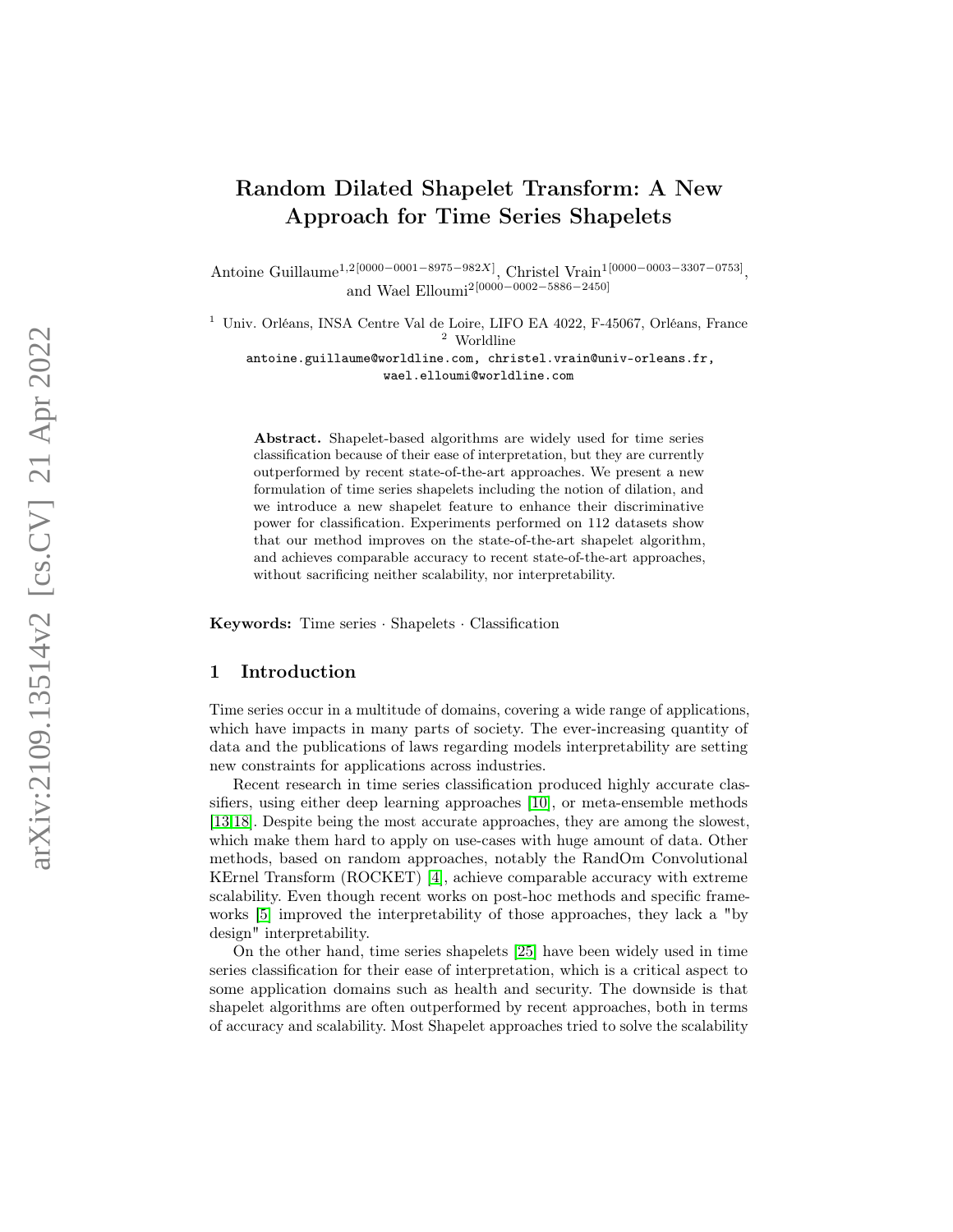issues at the expense of some classification accuracy, notably through the use of symbolic approximation techniques [\[11\]](#page-10-3), while others used random shapelets [\[24\]](#page-11-3). Recently, a symbolic sequence ensemble learning [\[19\]](#page-11-4) method was proposed, which improved the predictive power of approximation-based methods, while other work focused on finding a new discriminative feature [\[7\]](#page-10-4) to consider during the extraction process.

In this work, we present the Random Dilated Shapelet Transform, an adaptation of time series shapelets that includes the notion of dilation, one of the core mechanism of the success of convolutional kernel approaches. We also extend on the work of [\[7\]](#page-10-4) and introduce a new feature to enhance the discriminative power of shapelets. Our contributions can be summarized as follows:

- an adaptation of time series shapelets allowing the use of dilation, and a feature to capture a new discriminative property of shapelets,
- an interpretable, scalable and accurate shapelet algorithm, which allows shapelet based algorithm to catch-up with the state-of-the-art,
- an experimental study about the sensitivity of our method parameters and a comparative study against the state-of-the-art algorithms for time series classification.

# 2 Background

In this section, we present a brief review of time series classification, and make a focus on shapelet methods. From now on, we use calligraphic font  $(X)$  to denote a collection of elements (e.g. a set of time series), capital  $(X)$  for one element (e.g. a time series), and lowercase  $(x)$  for a value of this element. In this work we consider supervised classification: the ensemble of input time series will be denoted by  $\mathcal{X} = \{X_1, ..., X_n\}$  with  $X_i = \{x_1, ..., x_m\}$  a time series and  $Y = \{y_1, ..., y_n\}$  their respective classes.

#### 2.1 Time series classification

We present a brief overview of the algorithms identified as state-of-the-art and used in our experimental section, and we report the reader to a recent review [\[1\]](#page-10-5) for a more detailed view of the field.

- Shapelet Transform Classifier (STC) [\[2\]](#page-10-6), is regarded as a state of the art for shapelet algorithms in terms of accuracy. This algorithm iteratively initializes new shapelets, assesses their discriminative power, and removes those that are too similar. The goal being to maximize the discriminative power of an ensemble of shapelets. A Rotation Forest is then applied as a classifier.
- Temporal Dictionary Ensemble (TDE) [\[17\]](#page-11-5) is an ensemble of dictionarybased classifiers. It uses some variants of the BOSS classifier [\[20\]](#page-11-6) and WEASEL [\[21\]](#page-11-7), as base estimators and optimizes their parameters through a Gaussian process.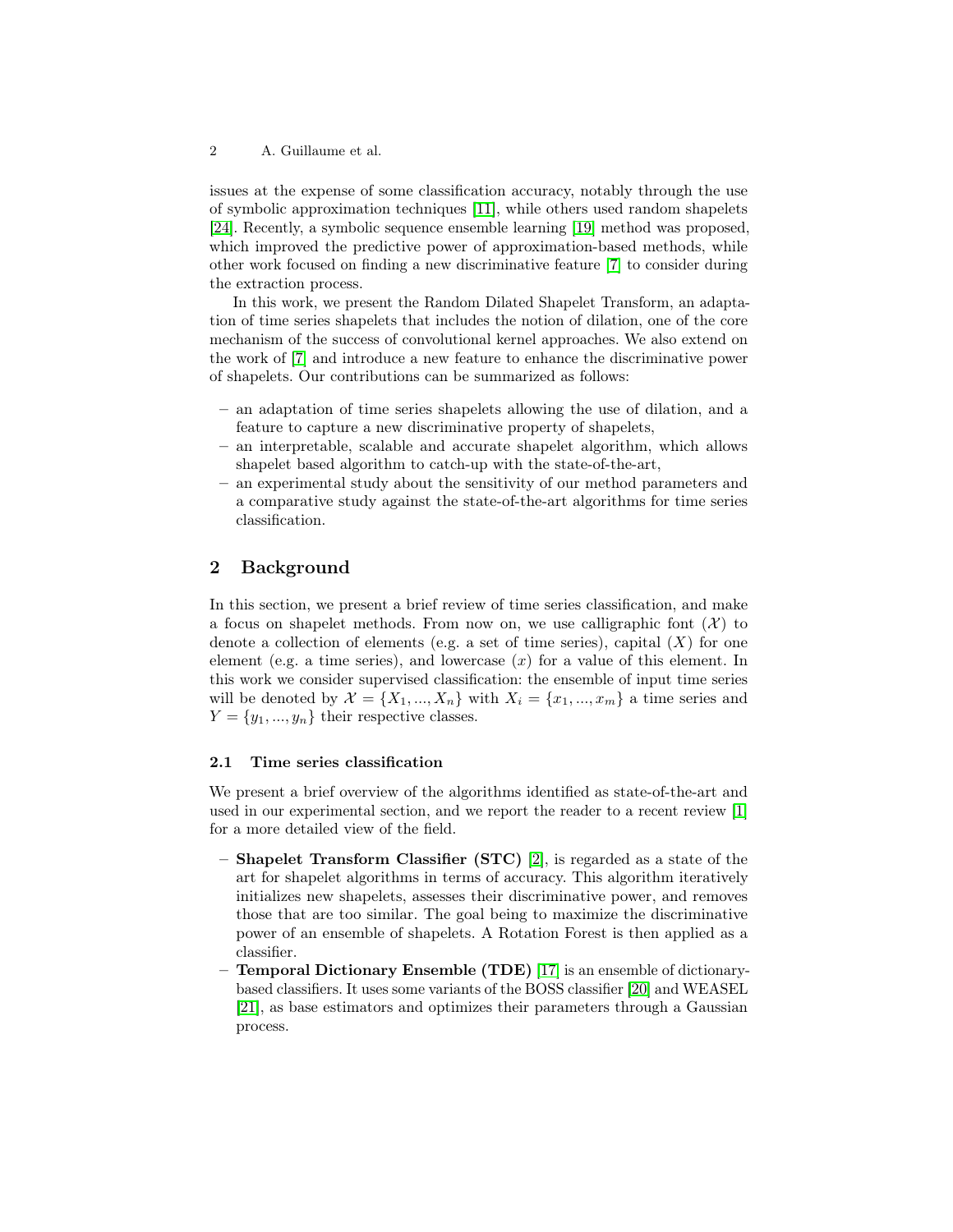- Diverse Representation Canonical Interval Forest Classifier (Dr-CIF) [\[18\]](#page-11-1), is an extension of the CIF algorithm [\[16\]](#page-11-8). After selecting random intervals from different representations of the time series, it uses the Catch22 [\[14\]](#page-11-9) method to extract a feature matrix.
- RandOm Convolutional KErnel Transform (ROCKET) [\[4\]](#page-10-1), randomly generates a huge set of convolutional kernels, and extracts as features the maximum and the proportion of positive values of the convolution for each time series and each kernel. It is followed by a Ridge classifier. An ensemble version of this method, called ARSENAL, was introduced by [\[18\]](#page-11-1).
- Inception-Time [\[10\]](#page-10-0) is an ensemble of Inception networks, which introduce Inception modules as replacement for traditional fully convolutional layers, notably to mitigate the vanishing gradient problem.
- Hierarchical Vote Collective of Transformation-based Ensembles (HC1) [\[13\]](#page-11-0)is a meta-ensemble classifier using a variety of time series classifiers, such as STC, with a novel ensemble learning scheme which estimate the weight of each base classifier in the final decision. This estimation is based on performance in a 10-fold validation scheme.

Variants of this method were developed, such as TS-CHIEF [\[22\]](#page-11-10) and HC2 [\[18\]](#page-11-1), that both modify the set of base classifiers to improve accuracy. HC2 also modified the meta-ensemble procedure, using a Out-Of-Bag estimate instead of a 10-fold validation to estimate the performance of each base classifier, which improved scalability compared to HC1.

#### 2.2 Shapelets

Shapelets [\[25\]](#page-11-2) were originally defined as time series subsequences representative of class membership. In the following, we define a shapelet  $S$  as a vector  $S =$  ${s_1, ..., s_l}$  with l its length. All shapelet-based algorithms have the same protocol to extract features from a shapelet S and a time series  $X = \{x_1, ..., x_m\}$ , by using a distance vector  $f(S, X) = \{f_1, ..., f_{m-(l-1)}\}\$ defined as :

$$
f_i = \sqrt{\sum_{j=1}^{l} (X_{i+(j-1)} - s_j)^2}
$$
 (1)

In this definition, a point  $f_i$  is simply the Euclidean distance between S and the subsequence of length  $l$  starting at index  $i$  in  $X$ . The minimum value of  $f(S, X)$  is then extracted as a feature, which can be interpreted as an indicator of the presence of the pattern represented by  $S$  in  $X$ . A popular variant of this distance function consists in using a z-normalized Euclidean distance, where S and all subsequences of X are z-normalized independently, allowing to add scale invariance to the translation invariance of the initial formulation. Then, as presented in the Shapelet Transform [\[12\]](#page-11-11), by using a set of shapelets  $S$ , one can then transform an ensemble of time series  $\mathcal X$  into a feature matrix of shape  $(|\mathcal{X}|, |\mathcal{S}|)$ , and use it as input in a non-temporal classifier such as a decision tree.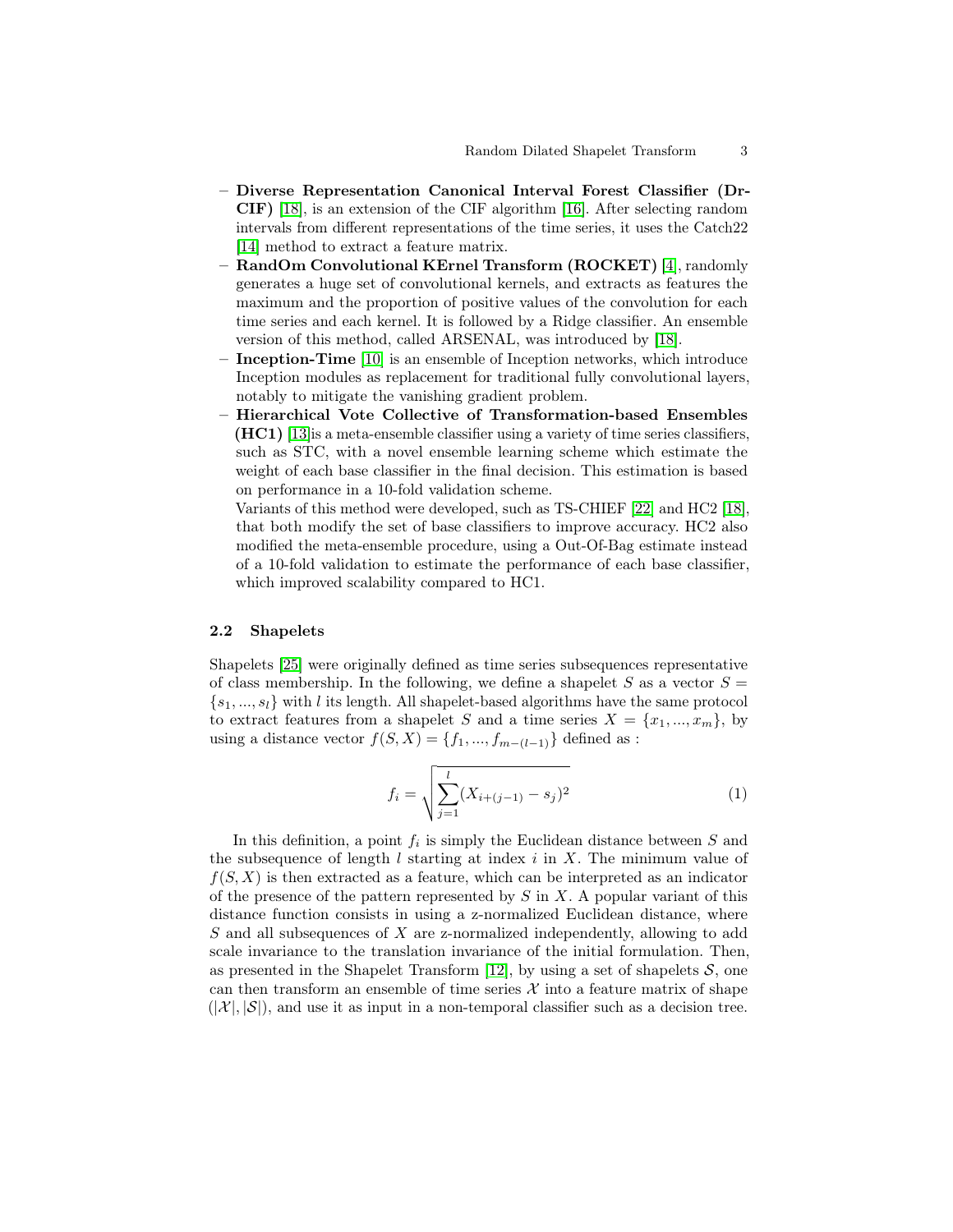The step of generating and selecting shapelet candidates is the main difference between most approaches. In order to speed up the exhaustive search, Fast Shapelet [\[11\]](#page-10-3) use input discretization, while Ultra Fast Shapelet [\[24\]](#page-11-3) use random sampling. FLAG [\[8\]](#page-10-7) build shapelets location indicators from the data to reduce the set of admissible candidates, and GENDIS [\[23\]](#page-11-12) use an evolutionary algorithm initialized by a clustering on the set of possible candidates. Learning Time Series Shapelet [\[6\]](#page-10-8) use a gradient-descent optimization that iteratively change the values of a set of shapelets. MrSEQL [\[19\]](#page-11-4), while not strictly speaking a shapelet algorithm, searches for discriminative symbolic sequences in a variety of symbolic representations of the inputs.

Since the publication of Localized Random Shapelet (LRS) [\[7\]](#page-10-4), which showed the benefit of extracting argmin  $d(S, X)$  to discriminate time series based on the location of the minimum between  $S$  and  $X$ , it has been included in most recent approaches. Based on their results, we will also use this feature in our method.

### 3 Proposed method

In this section, we introduce the main components of our method: the use of dilation in the shapelet formulation and the features extracted from the distance vector between a shapelet and a time series. We put emphasis on the dilation and on the Shapelet Occurrence feature that are new contributions to shapelet algorithms. We give some simple visual examples to illustrate these notions, and report the visualization on real data to the experimental section.

#### 3.1 Dilated Shapelets

To introduce the notion of dilation in shapelets, we define now a shapelet  $S$  as  $S = \{\{v_1, ..., v_l\}, d\}$  with l the length parameter and d the dilation parameter. In practice, the dilation is used in the distance function  $f$ , where each value of the shapelet will be compared to a dilated subsequence of the input time series. More formally, consider a time series  $X = \{x_1, ..., x_m\}$  and a dilated shapelet S, we now define  $f(S, X) = \{f_1, ..., f_{m-(l-1)\times d}\}\$ as :

$$
f_i = \sqrt{\sum_{j=1}^{l} (X_{i+(j-1)\times d} - s_j)^2}
$$
 (2)

The interest of using dilation in shapelets is to make them non-contiguous subsequences. It allows a shapelet to either match a non-contiguous pattern, or a contiguous one, by focusing on key points of the pattern without covering it entirely, as illustrated in Figure [1.](#page-4-0) Note that this formulation is equivalent to the original shapelet formulation when  $d = 1$ .

#### 3.2 Shapelet Occurrence feature

If we consider a shapelet S and two time series  $X_1$  and  $X_2$ , we can imagine multiple ways of discriminating  $X_1$  and  $X_2$  using  $S$ .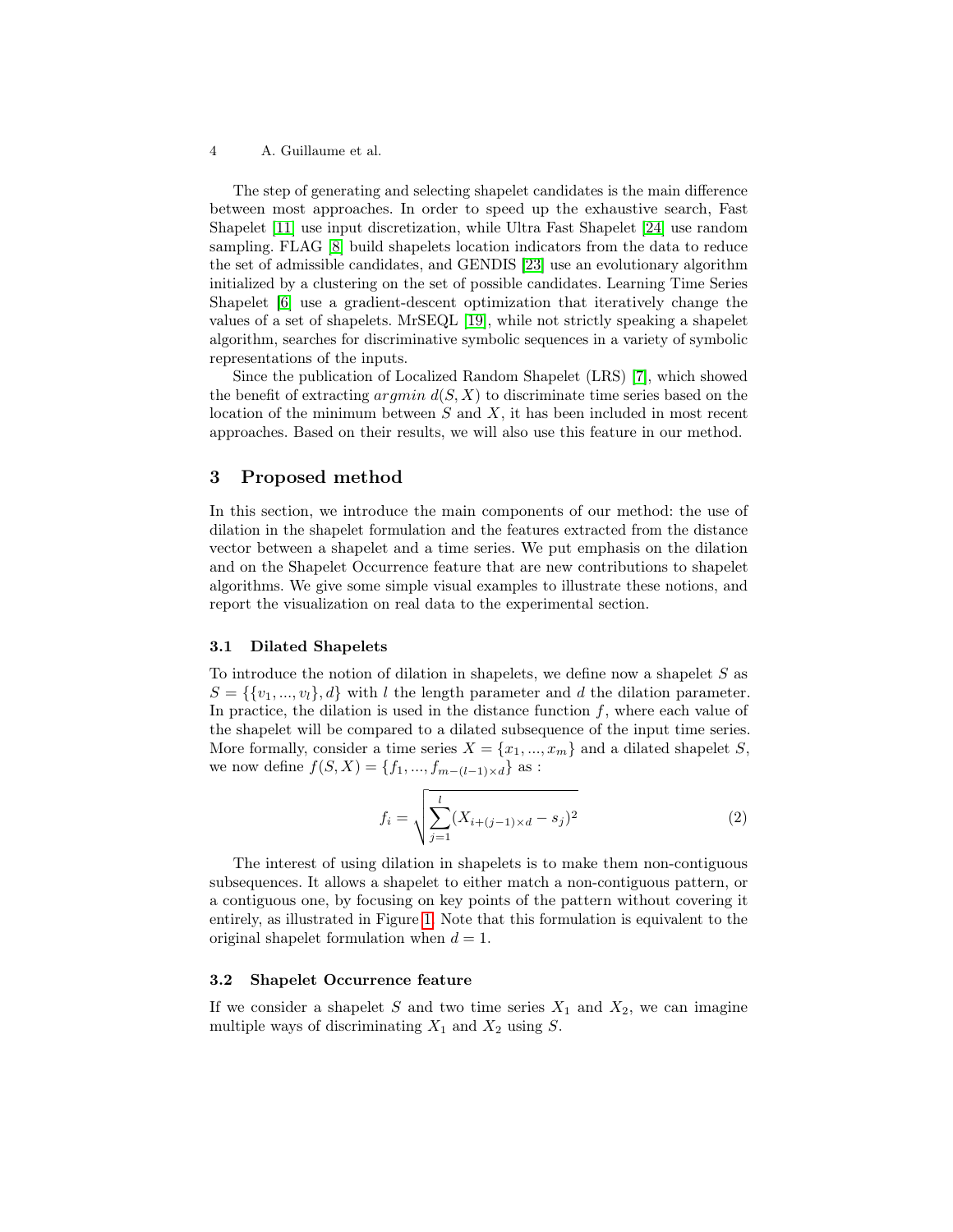

<span id="page-4-0"></span>Fig. 1. An example of two possible shapelets (in orange), positioned on a synthetic pattern (in blue): (a) one without dilation, and (b) a much smaller one but with dilation

- S can be present in  $X_1$  but not in  $X_2$ . This is captured by min  $f(S, X_i)$ , with smaller distances indicating better matches between the shapelet and the series.
- $S$  can be present in both series, but not at the same place. This is captured by the argmin feature introduced by LRS [\[7\]](#page-10-4).
- $S$  can be present in both series, but not at the same scale. In this case, a normalized distance would not be able to discriminate the series.
- $S$  can be present in both series, but occurs a different number of times in  $X_1$  compared to  $X_2$ . This is captured by a new feature, called Shapelet Occurrence (SO).

Those points are illustrated in Figure [2.](#page-4-1) Deciding whether scaling is important or not is highly dependent on the application, but without prior knowledge, one cannot know which to choose. For this reason, we introduce a parameter in Section [3.3](#page-5-0) allowing to tune the amount of normalized shapelets.



<span id="page-4-1"></span>Fig. 2. Synthetic examples of possible discriminative properties between two classes

To the best of our knowledge, the number of occurrences of a shapelet has never been considered as a feature. This requires another modification to the definition of S as  $S = \{\{v_1, ..., v_l\}, d, \lambda\}$ , with  $\lambda$  a threshold allowing us to compute the Shapelet Occurrence (SO) feature as  $SO = |\{i|f(S, X)_i < \lambda\}|$ .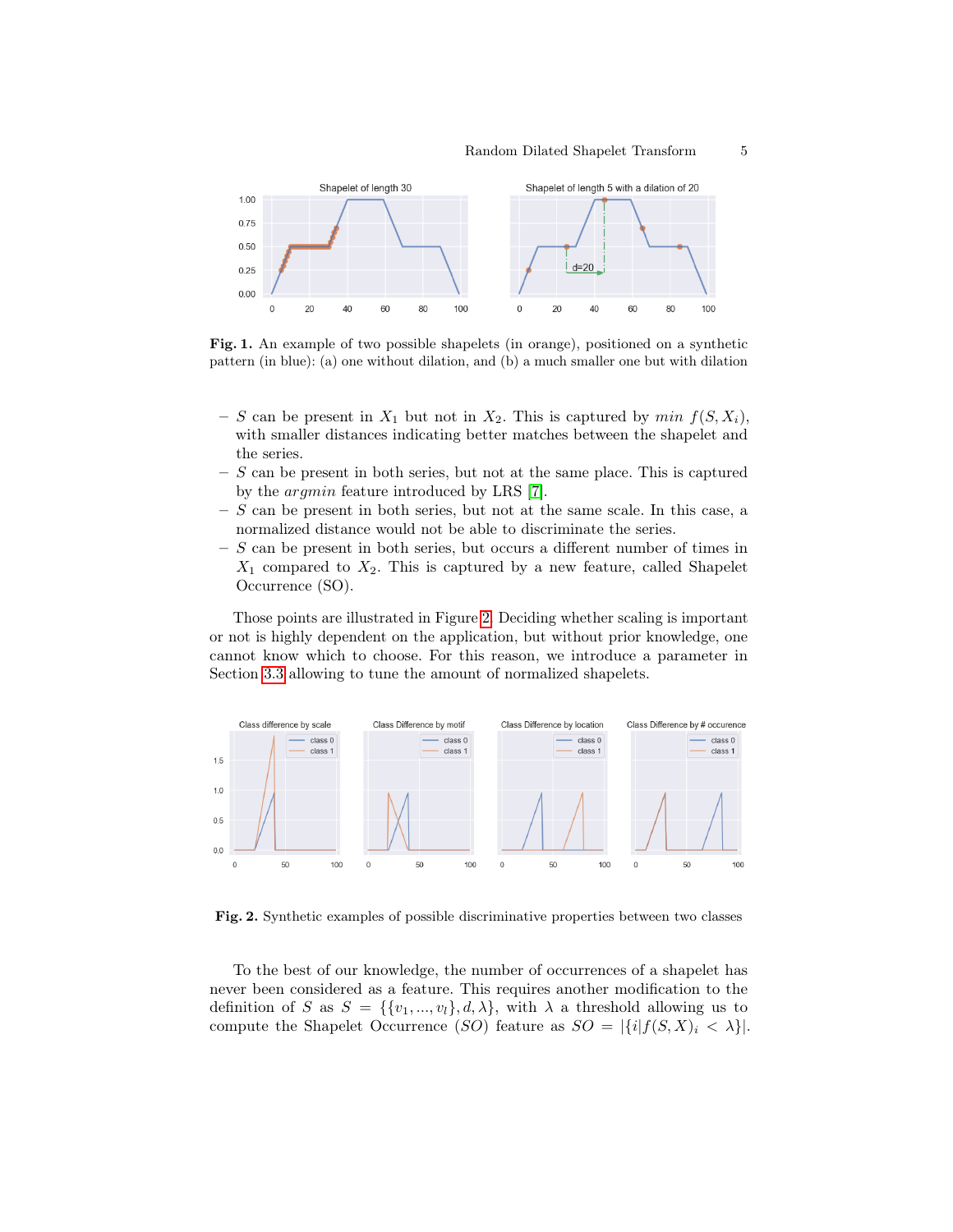Although the parameter  $\lambda$  could be set randomly, we discuss in Section [3.3](#page-5-0) a method to set the value of this threshold.

#### <span id="page-5-0"></span>3.3 Random Dilated Shapelet Transform (RDST)

Our objective for this algorithm is to produce an accurate but scalable approach. As our shapelet formulation adds attributes compared to the initial formulation [\[25\]](#page-11-2), optimizing a set of dilated shapelets with a threshold  $\lambda$  will be costly, and this explains why we choose a random approach.

For simplicity, we present our approach in the context of univariate and even length time series, with  $\mathcal{X} = \{X_1, ..., X_n\}$  a set of time series  $(X_i = \{x_1, ..., x_m\})$ and  $Y = \{y_1, ..., y_n\}$  their respective classes. Our method takes as input four parameters that are: n\_shapelets the number of shapelets to generate,  $L$  a set of possible lengths for the shapelets,  $p$  norm the proportion of shapelets that will use z-normalization, and  $(P_1, P_2) \in [0, 100]$  a pair used as percentile bounds for the sampling of the threshold  $\lambda$ .

Given the definition of a shapelet  $S = \{\{v_1, ..., v_l\}, d, \lambda\}$ , we initialize each parameter as follows:

- the length  $l$  is uniformly drawn from  $L$ ,
- the dilation d, in the same way as ROCKET [\[4\]](#page-10-1), is set to  $d = |2^x|$  with x uniformly drawn in  $[0, \log_2 \frac{m}{l}],$
- we randomly choose whether the shapelet will use a z-normalized distance with probability  $p$  norm,
- for setting the values, a sample X is uniformly drawn from  $\mathcal{X}$ , and an admissible start point i (given  $l, d$ ) is randomly selected. Then, values are set to  $[X_i, ..., X_{i+(l-1)\times d}].$
- finally, given a shapelet S, to fix the value of  $\lambda$ , we take a sample X from the same class as the one used for extracting the shapelet value, and uniformly draw a value between the two percentiles  $(P_1, P_2)$  of  $f(S, X)$ .

The strategy employed to find  $\lambda$  is a classic trade-off between time and accuracy. If scalability was not a focus, we could compute the distance vector for more samples in  $\mathcal{X}$ , and optimize the value of  $\lambda$  based on an information measure. After computing the distance vector between all pairs of time series and shapelets, the output of our method is a feature matrix of size  $(|\mathcal{X}|, 3 \times n$  shapelets), with the three features extracted from the distance vector  $f(S, X)$  being the  $min, argmin, SO(S, X).$ 

Following the arguments of the authors of ROCKET [\[4\]](#page-10-1), we use a Ridge Classifier after the transformation of  $\mathcal{X}$ , as the L2 regularization used in Ridge is of critical importance due to the high number of features that are generated, while being scalable and interpretable.

### 4 Experiments

Our focus in this section is to study the influence of the four parameters of our method on classification accuracy, as well as comparing its performance to recent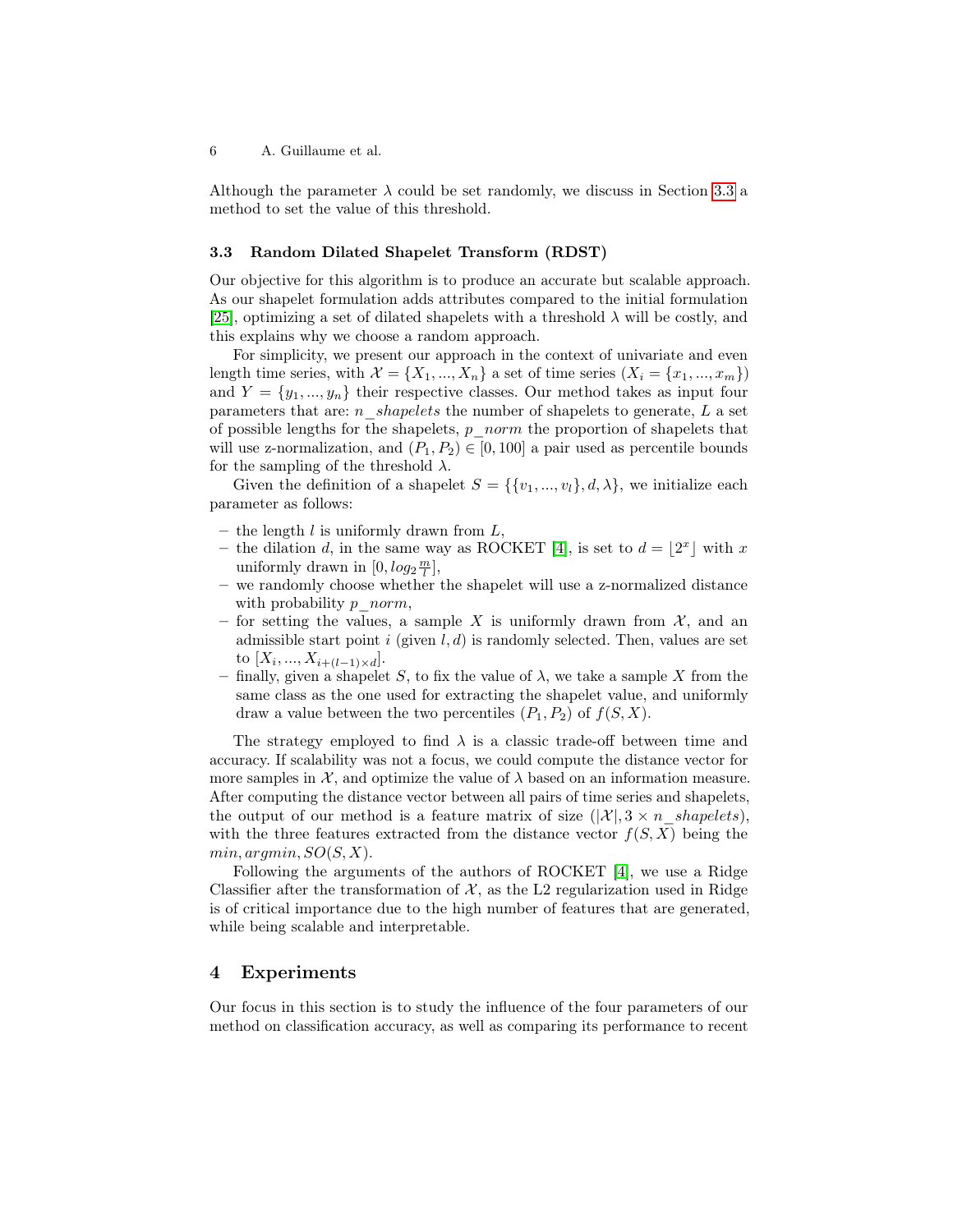state-of-the-art approaches. All the experiments were run on a DELL PowerEdge R730 on Debian 9 with 2 XEON E5-2630 Corei7 (92 cores) and 64GB of RAM. We provide a python package<sup>[3](#page-6-0)</sup> using community standards to run the method and the interpretability tool on any dataset, along with all result tables, and reproducibility instructions for our experiments.

In the following, we use the 112 univariate datasets from the UCR archive [\[3\]](#page-10-9) and when comparing to state-of-the-art results, we use the same resamples scheme as the one used in their experiments. We use critical difference diagrams to display the mean ranks of objects, with cliques (formed by horizontal bars) computed using the Wilcoxon-Holm post-hoc analysis [\[9\]](#page-10-10), with a p-value of 0.05. A clique indicates that the accuracy difference between objects is not statistically significant.

#### 4.1 Sensitivity Analysis

We conduct a sensitivity analysis on the four input parameters of our algorithm and their effect on classification accuracy on 40 datasets selected randomly, with raw results and selected datasets in a specific file in the online repository. For each parameter analysis, all other parameters remain fixed at the following default values : n\_shapelets = 10000, p\_norm = 0.9, L = [7, 9, 11], P1 = 5 and P2 = 15. Figure [3](#page-6-1) and Figure [4](#page-7-0) give the mean accuracy ranks of each method over the 40 datasets, with the accuracy of each method and each dataset computed as the mean of the same 10 resamples. Given the tested set of values, the most impactful parameter is the number of shapelets, with a noticeable increase in performance above 10000 shapelets. All other parameters only display minor gains and thus seem to be stable. Based on those results, for all further experiments we set as default parameters n shapelets = 10000, p\_norm = 0.8, L = [11] and P1 = 5,  $P2 = 10$ , and report results for datasets used in sensitivity analysis and the others.



<span id="page-6-1"></span>Fig. 3. Accuracy ranks for (a) different number of shapelets, and (b) different shapelet lengths

<span id="page-6-0"></span><sup>3</sup> https://github.com/baraline/convst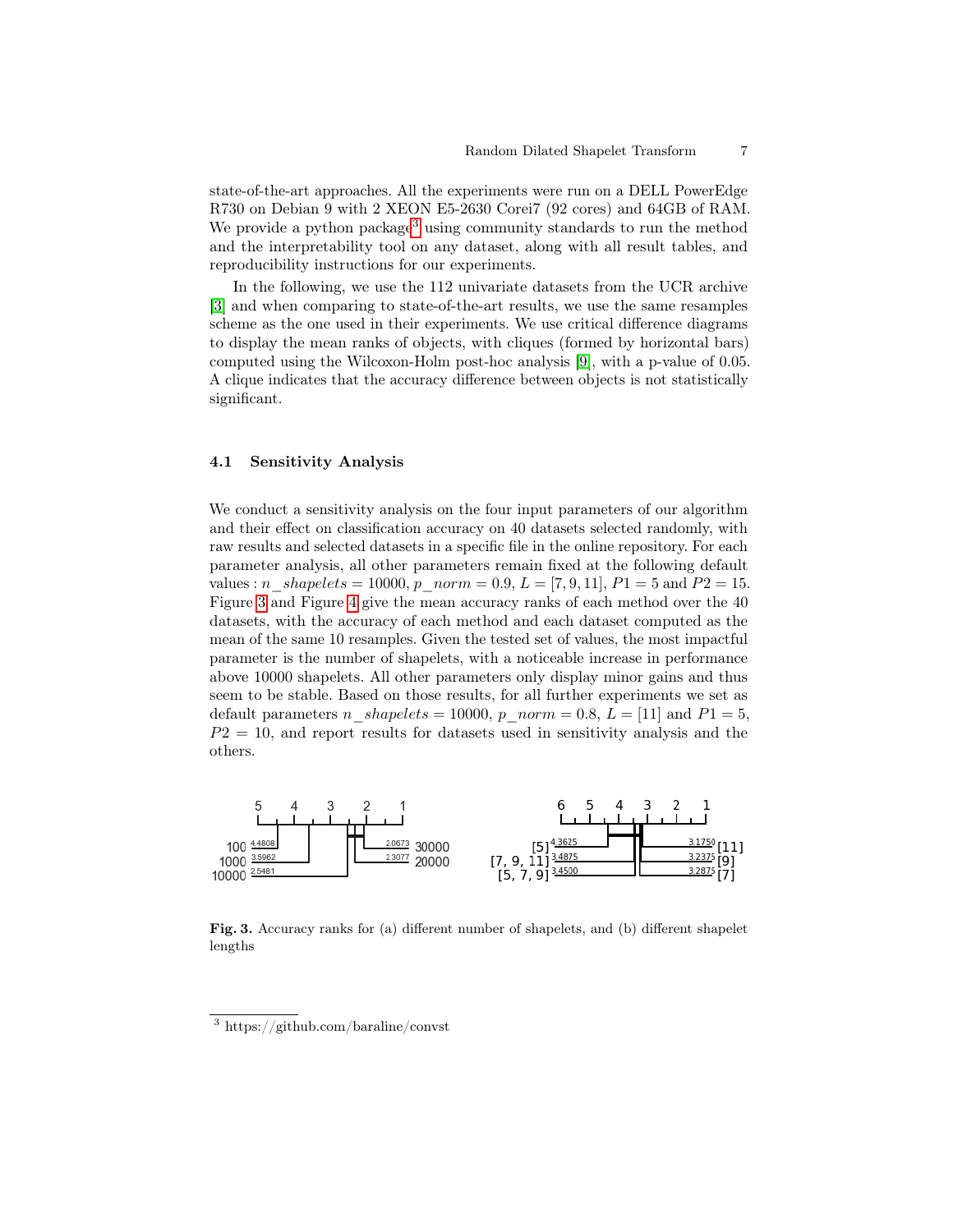

<span id="page-7-0"></span>Fig. 4. Accuracy ranks for (a) different percentiles bounds, and (b) proportion of z-normalized shapelets

#### 4.2 Scalability

We perform a comparison of the scalability of our approach against Hive-Cote 1.0 (HC1), Hive-Cote 2.0 (HC2), DrCIF, ROCKET, and the Shapelet Transform Classifier (STC). Note that when used as a component in HC1 and HC2, STC is by default subject to a time contract of two hours. Except from this default configuration in HC1 and HC2, we are not setting any time contract in other algorithms. Both STC and RDST are by default sampling 10000 shapelets, and ROCKET use 10000 kernels.

We are aware that the runtime of HC1, HC2 and STC could be reduced with time contracts. But, as our goal in this section is to contextualize the gain in classification accuracy against the time complexity of each method, we present the results with the time contracts used to generate the accuracy results of the next section.

We use the Crop Dataset and the Rock Dataset of the UCR archive for evaluating the scalability respectively on the number of time series and their length. As all competing algorithms implemented in the sktime package of [\[15\]](#page-11-13) can use parallel processing, we set each algorithm to use 90 cores. Figure [5](#page-8-0) reports the mean training time over 10 resamples, showing the very competitive scalability of RDST. Note that due to job time limitation on our machine and the computational cost of HC2, we could not consider all samples for the Crop dataset. We report the reader interested in the implementation details of our algorithm to the web page of the project.

#### 4.3 Comparative study

We present the results of our comparative study using the mean accuracy over the same 30 resamples for each of the 112 datasets as HC2 [\[18\]](#page-11-1) used in their study, and compare our approach against their experimental result. Figure [6](#page-8-1) gives the mean accuracy rank of each method over the 40 datasets used for setting the defaults parameters in sensitivity analysis, and for the 72 others. The full result tables including standard deviation per dataset and more visualizations of the results are available online as supplementary materials.

Given the scalability and simplicity of our method, having an accuracy comparable to the prior developments of HC2 and to deep learning approaches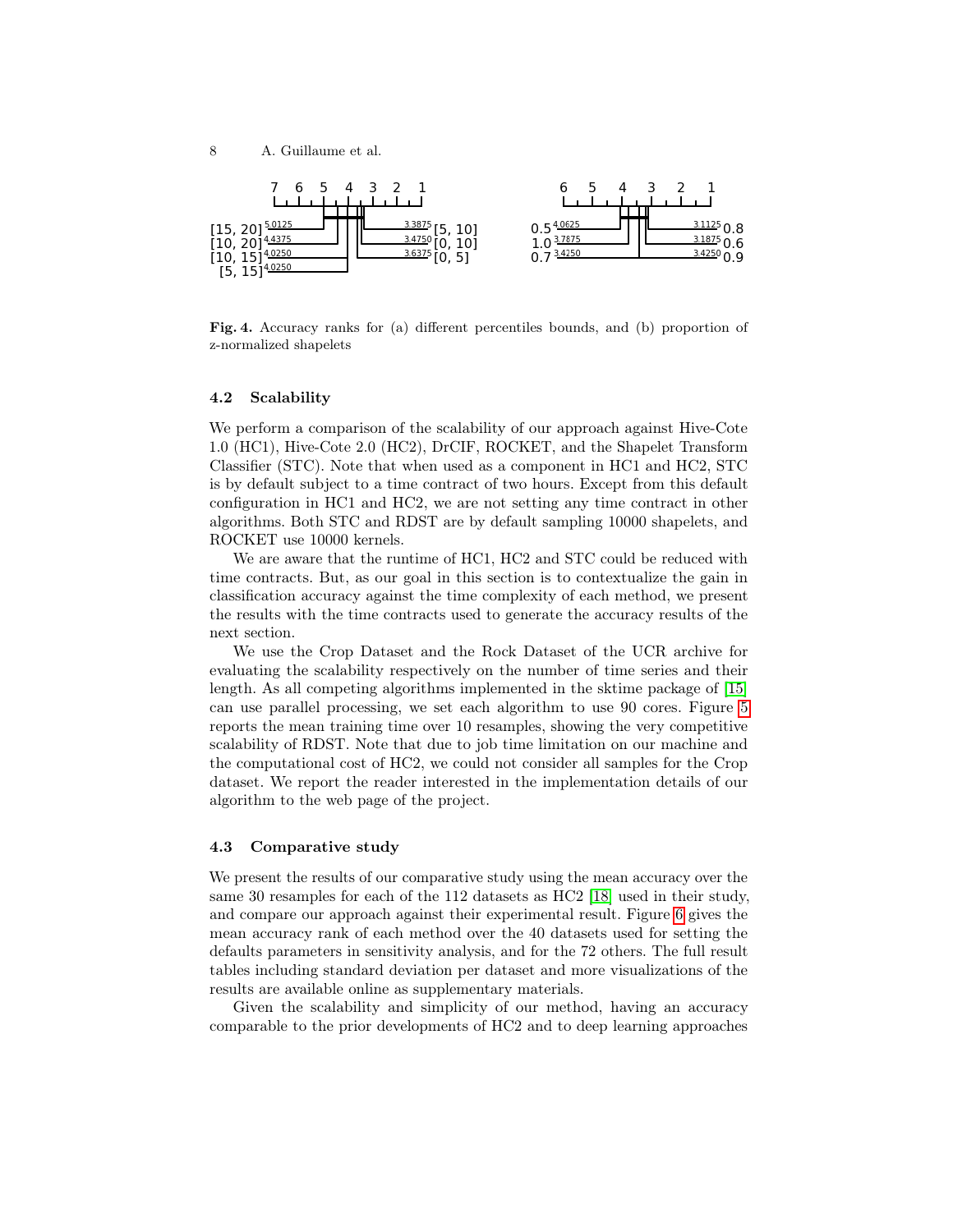

<span id="page-8-0"></span>Fig. 5. Result of the scalability study of the competing algorithms for current state-ofthe-art, for (a) number of time series and (b) time series length. Y-axis use log-scale.



<span id="page-8-1"></span>Fig. 6. Mean accuracy ranks of each method for the 40 dataset used in sensitivity analysis and the 72 others.

is a very promising result. Notably for future developments where focus would shift to accuracy rather than scalability. For reference, using RDST without any distance normalization is equivalent to STC in terms of mean accuracy rank, with the same protocol as above.

#### 4.4 Interpretability

Given a set of  $M$  shapelets, RDST generates  $3M$  features. Each feature is linked to a weight for each class in the Ridge classifier, as it is trained in a one-vs-all fashion. Given a class, we can then visualize either global or local information. Locally, we can inspect a shapelet to show how it discriminates the current class, and where the shapelet is positioned with either training or testing data, as shown in Figure [7.](#page-9-0) Globally, we can display the distribution of weights for each feature type  $(min, arg min and SO)$  or by shapelet characteristics such as length, dilation, or use of normalization as shown in Figure [8.](#page-9-1) While this only provides a basic interpretation of the results, we believe a more formal framework could be developed to extract explanations from this data.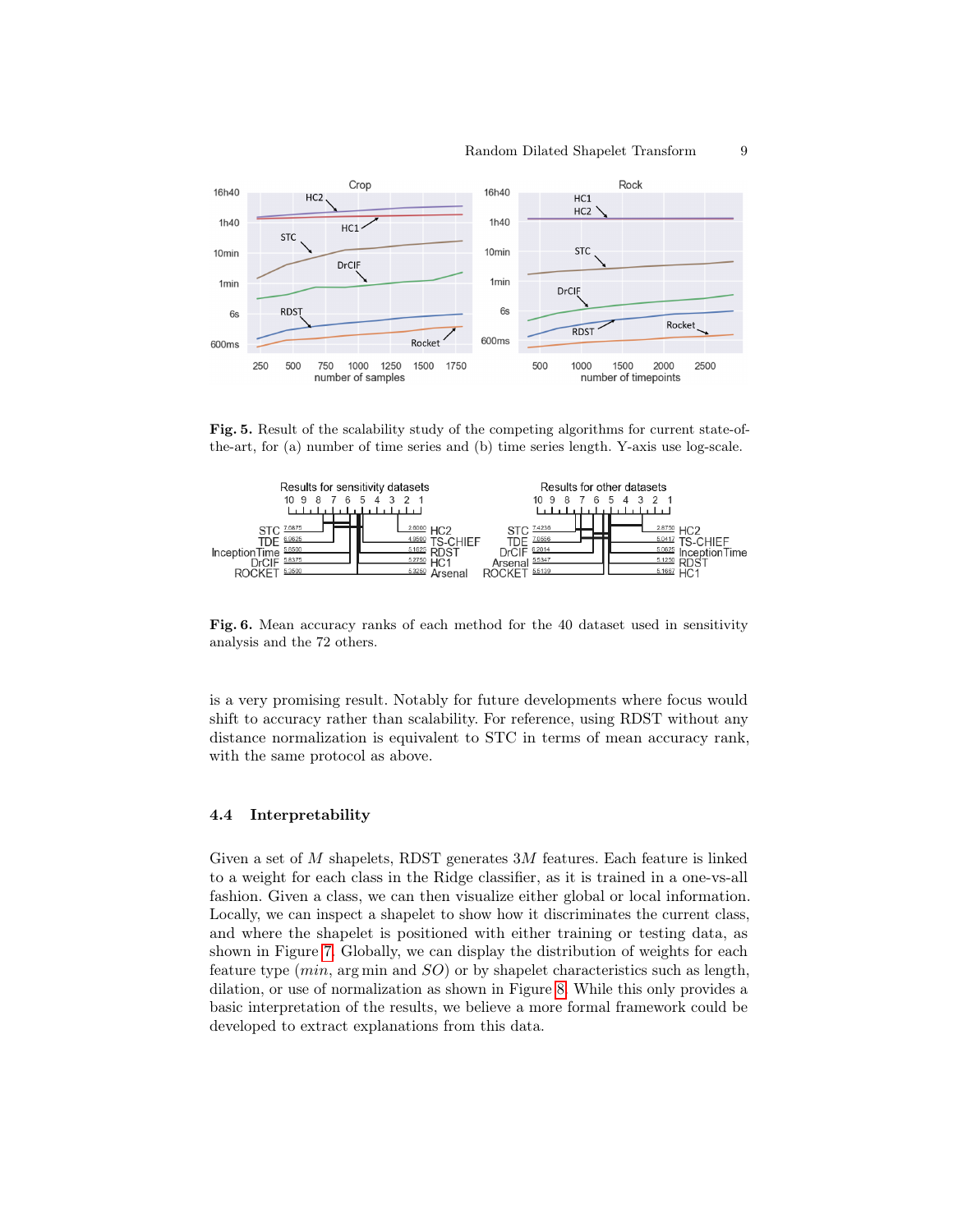

<span id="page-9-0"></span>Fig. 7. The most important shapelet for class 0 of the Coffee dataset, according to weights of the Ridge classifier, with distribution displayed on the testing data, and two testing samples for visualization.



<span id="page-9-1"></span>Fig. 8. A global interpretation of RDST, with (a) distribution of weights for each type of feature, and (b) distribution of weights per dilation.

# 5 Conclusions and future work

The Random Dilated Shapelet Transform introduces new ways of increasing the global performance of shapelet algorithms, notably through the use of dilation, allowing the use of small non-contiguous subsequences as shapelets, efficiently covering areas of interest in the data. We have shown in our experiments that

10 A. Guillaume et al.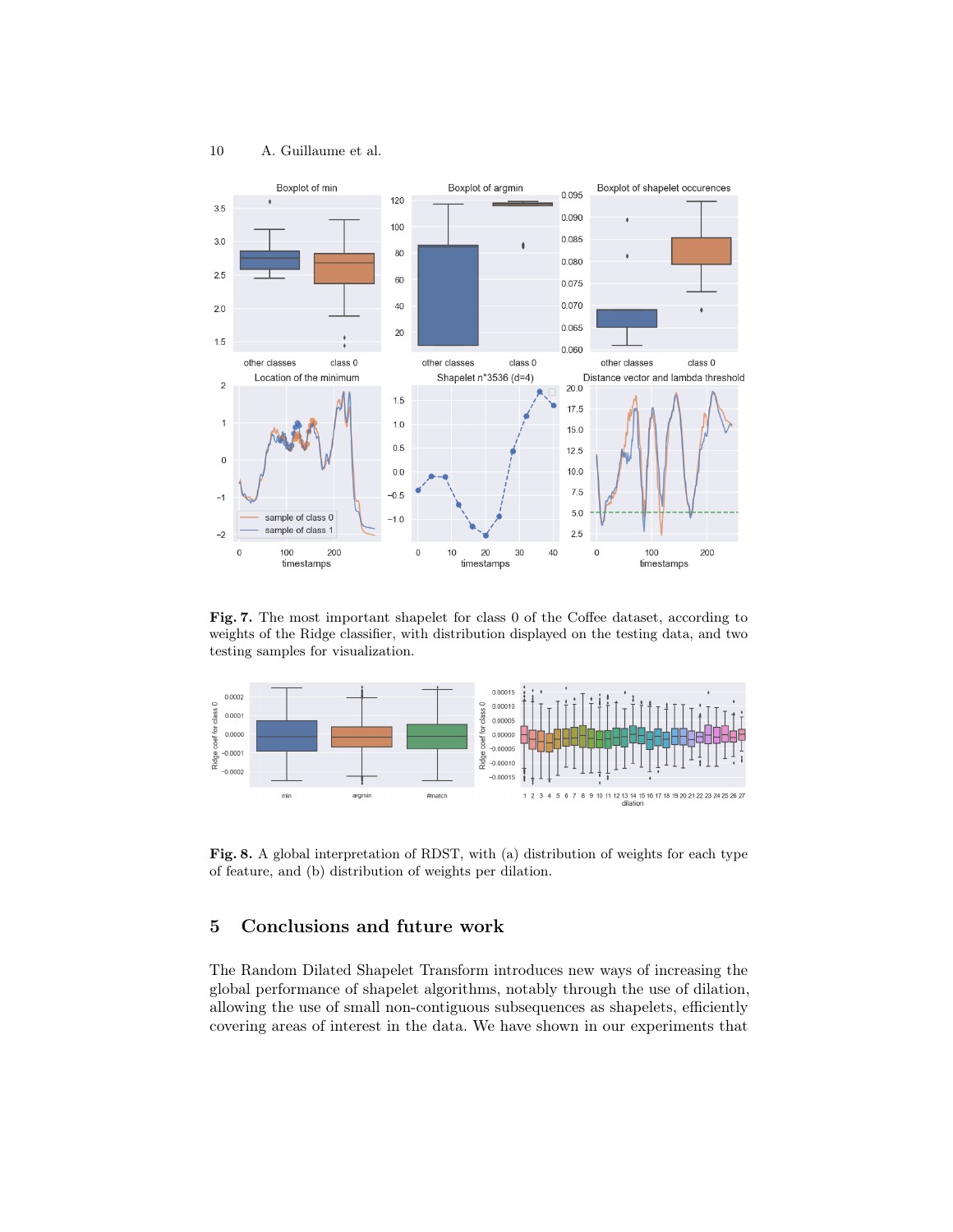this new method improves on the state-of-the-art for shapelet algorithms with a good scalability compared to most of the approaches. This work offers many perspectives for future work, notably a generalized version to process uneven length or multivariate time series, as well as modifications of the shapelet generation process to better leverage class information. A more formal explainability framework is also one of our main priorities with this work, since being able to extract clear and visual explanations for domain experts is an extremely desirable property.

Acknowledgements This work is supported by the ANRT CIFRE grant n°2019/0281 in partnership with Worldline and the University of Orléans.

# References

- <span id="page-10-5"></span>1. Bagnall, A., Lines, J., Bostrom, A., Large, J., Keogh, E.: The great multivariate time series classification bake off: a review and experimental evaluation of recent algorithmic advances. Data Mining and Knowledge Discovery 35, 401–449 (08 2020)
- <span id="page-10-6"></span>2. Bostrom, A., Bagnall, A.: Binary shapelet transform for multiclass time series classification. In: Madria, S., Hara, T. (eds.) Big Data Analytics and Knowledge Discovery. pp. 257–269. Springer International Publishing, Cham (2015)
- <span id="page-10-9"></span>3. Dau, H.A., Bagnall, A., Kamgar, K., Yeh, C.C.M., Zhu, Y., Gharghabi, S., Ratanamahatana, C.A., Keogh, E.: The ucr time series archive (2019)
- <span id="page-10-1"></span>4. Dempster, A., Petitjean, F., Webb, G.: Rocket: exceptionally fast and accurate time series classification using random convolutional kernels. Data Mining and Knowledge Discovery 34 (09 2020)
- <span id="page-10-2"></span>5. Fauvel, K., Masson, V., Fromont, E.: A Performance-Explainability Framework to Benchmark Machine Learning Methods: Application to Multivariate Time Series Classifiers. In: IJCAI-PRICAI 2020 - Workshop on Explainable Artificial Intelligence (XAI). pp. 1–8. Yokohama, Japan (Jan 2021)
- <span id="page-10-8"></span>6. Grabocka, J., Schilling, N., Wistuba, M., Schmidt-Thieme, L.: Learning time-series shapelets. In: Proceedings of the 20th ACM SIGKDD International Conference on Knowledge Discovery and Data Mining. p. 392–401. KDD '14, Association for Computing Machinery, New York, NY, USA (2014)
- <span id="page-10-4"></span>7. Guilleme, M., Malinowski, S., Tavenard, R., Renard, X.: Localized Random Shapelets. In: International Workshop on Advanced Analysis and Learning on Temporal Data. pp. 85–97. Wurzburg, Germany (2019)
- <span id="page-10-7"></span>8. Hou, L., Kwok, J.T., Zurada, J.M.: Efficient learning of timeseries shapelets. In: Proceedings of the Thirtieth AAAI Conference on Artificial Intelligence. p. 1209–1215. AAAI'16, AAAI Press (2016)
- <span id="page-10-10"></span>9. Ismail Fawaz, H., Forestier, G., Weber, J., Idoumghar, L., Muller, P.A.: Deep learning for time series classification: a review. Data Mining and Knowledge Discovery 33(4), 917–963 (2019)
- <span id="page-10-0"></span>10. Ismail Fawaz, H., Lucas, B., Forestier, G., Pelletier, C., Schmidt, D., Weber, J., Webb, G., Idoumghar, L., Muller, P.A., Petitjean, F.: Inceptiontime: Finding alexnet for time series classification. Data Mining and Knowledge Discovery 34, 1–27 (11 2020)
- <span id="page-10-3"></span>11. Keogh, E.J., Rakthanmanon, T.: Fast shapelets: A scalable algorithm for discovering time series shapelets. In: SDM (2013)